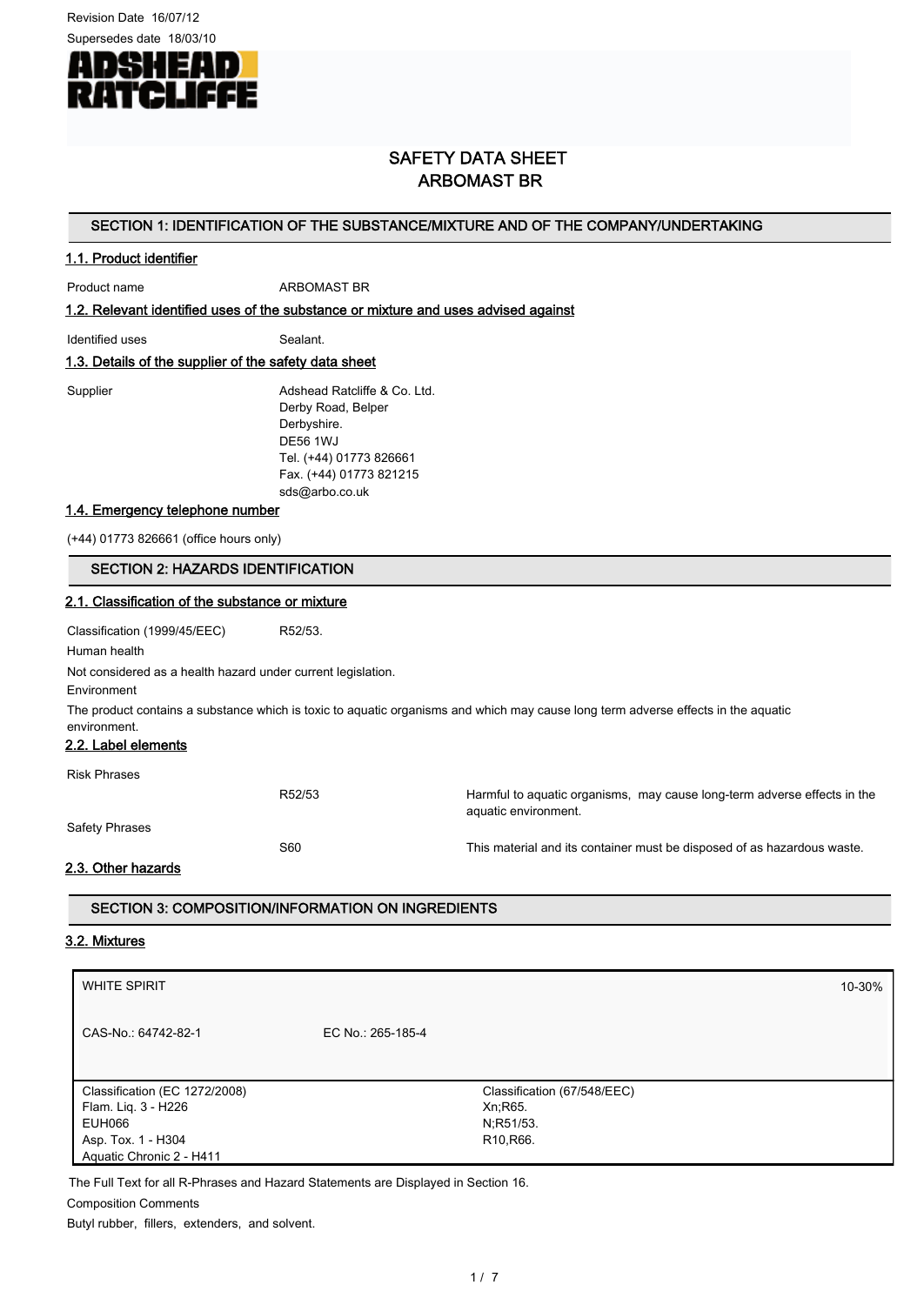#### SECTION 4: FIRST AID MEASURES

#### 4.1. Description of first aid measures

General information

In all cases of doubt, or if symptoms persist, seek medical attention. Never give anything by mouth to an unconscious person.

Inhalation

Move the exposed person to fresh air at once. Get medical attention if any discomfort continues.

**Ingestion** 

Immediately rinse mouth and drink plenty of water (200-300 ml). Give milk instead of water if readily available. DO NOT induce vomiting. Get medical attention immediately.

Skin contact

Wipe off excess material with cloth or paper. Remove contaminated clothing. Wash skin thoroughly with soap and water. Get medical attention if any discomfort continues.

Eye contact

Make sure to remove any contact lenses from the eyes before rinsing. Promptly wash eyes with plenty of water while lifting the eye lids. Continue to rinse for at least 15 minutes. Get medical attention if any discomfort continues.

# 4.2. Most important symptoms and effects, both acute and delayed

Inhalation. No specific symptoms noted. Ingestion May cause discomfort if swallowed. May cause stomach pain or vomiting. Skin contact No specific symptoms noted. Eye contact May cause temporary eye irritation.

# 4.3. Indication of any immediate medical attention and special treatment needed

No specific first aid measures noted.

# SECTION 5: FIREFIGHTING MEASURES

### 5.1. Extinguishing media

Extinguishing media Water spray. Foam, carbon dioxide or dry powder. Unsuitable extinguishing media Do not use water jet as an extinguisher, as this will spread the fire. 5.2. Special hazards arising from the substance or mixture

Hazardous combustion products Thermal decomposition or combustion may liberate carbon oxides and other toxic gases or vapours. Unusual Fire & Explosion Hazards No unusual fire or explosion hazards noted. Specific hazards When heated and in case of fire, harmful vapours/gases may be formed. 5.3. Advice for firefighters

Special Fire Fighting Procedures Keep run-off water out of sewers and water sources. Dike for water control. Protective equipment for fire-fighters Wear self contained breathing apparatus.

# SECTION 6: ACCIDENTAL RELEASE MEASURES

#### 6.1. Personal precautions, protective equipment and emergency procedures

Wear appropriate protective clothing.

# 6.2. Environmental precautions

Do not allow to enter drains, sewers or watercourses. Avoid discharge onto the ground.

# 6.3. Methods and material for containment and cleaning up

Transfer to a container for disposal. Flush area with water. Do not contaminate water sources or sewer.

#### 6.4. Reference to other sections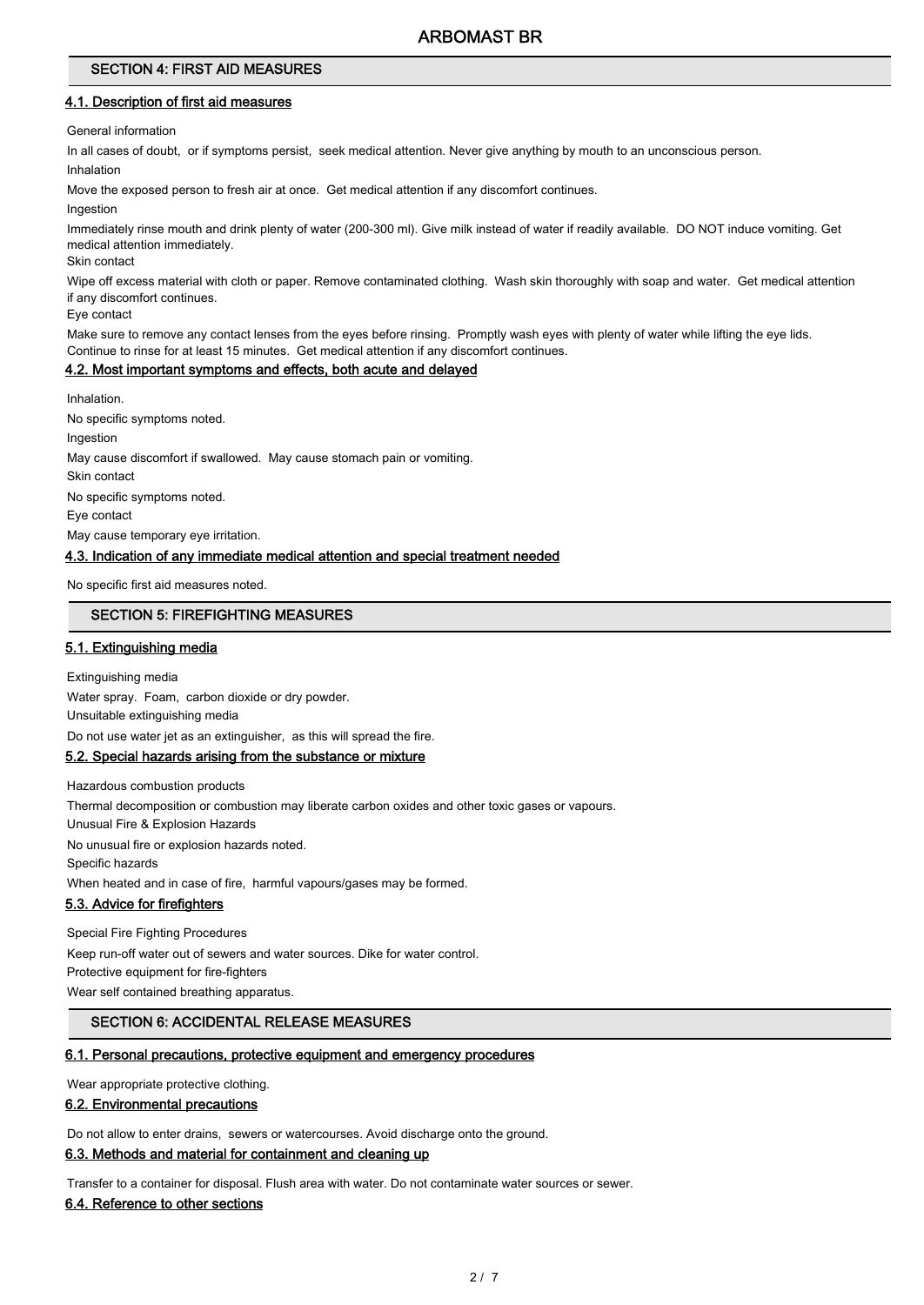For personal protection, see section 8. See section 11 for additional information on health hazards. The product contains a substance which is hazardous to aquatic organisms and which may cause long term adverse effects in the aquatic environment. See section 12. For waste disposal, see section 13.

# SECTION 7: HANDLING AND STORAGE

# 7.1. Precautions for safe handling

Avoid spilling, skin and eye contact. Observe good chemical hygiene practices.

# 7.2. Conditions for safe storage, including any incompatibilities

Store in tightly closed original container in a dry, cool and well-ventilated place. Storage Class Unspecified storage.

# 7.3. Specific end use(s)

The identified uses for this product are detailed in Section 1.2. Usage Description

Gunnable sealant.

# SECTION 8: EXPOSURE CONTROLS/PERSONAL PROTECTION

### 8.1. Control parameters

| Name                 | <b>STD</b> | TWA - 8 Hrs | STEL - 15 Min | <b>Notes</b> |
|----------------------|------------|-------------|---------------|--------------|
| <b>IWHITE SPIRIT</b> | <b>WEL</b> | 600 mg/m3   |               |              |

WEL = Workplace Exposure Limit.

Ingredient Comments DNEL values given for White Spirit DNEL

| Industry | Dermal      | Long Term | 44              | mg/kg/day |
|----------|-------------|-----------|-----------------|-----------|
| Industry | Inhalation. | Long Term | 330 per 8 hours | ma/m3     |
| Consumer | Dermal      | Long Term | 26              | mg/kg/day |
| Consumer | Inhalation. | Long Term | 71 per 24 hours | ma/m3     |
| Consumer | Oral        | Long Term | 26              | mg/kg/day |

# 8.2. Exposure controls

Protective equipment



Engineering measures

No particular ventilation requirements.

Hand protection

Use suitable protective gloves if risk of skin contact. Rubber (natural, latex).

Eye protection

Not generally required.

Hygiene measures

DO NOT SMOKE IN WORK AREA! Wash hands at the end of each work shift and before eating, smoking and using the toilet. Wash promptly if skin becomes contaminated. Promptly remove any clothing that becomes contaminated. When using do not eat, drink or smoke. Environmental Exposure Controls

Residues and empty containers should be taken care of as hazardous waste according to local and national provisions.

# SECTION 9: PHYSICAL AND CHEMICAL PROPERTIES

# 9.1. Information on basic physical and chemical properties

| Appearance | Paste.             |
|------------|--------------------|
| Colour     | Grey. Teak.        |
| Odour      | Petroleum.         |
| Solubility | Insoluble in water |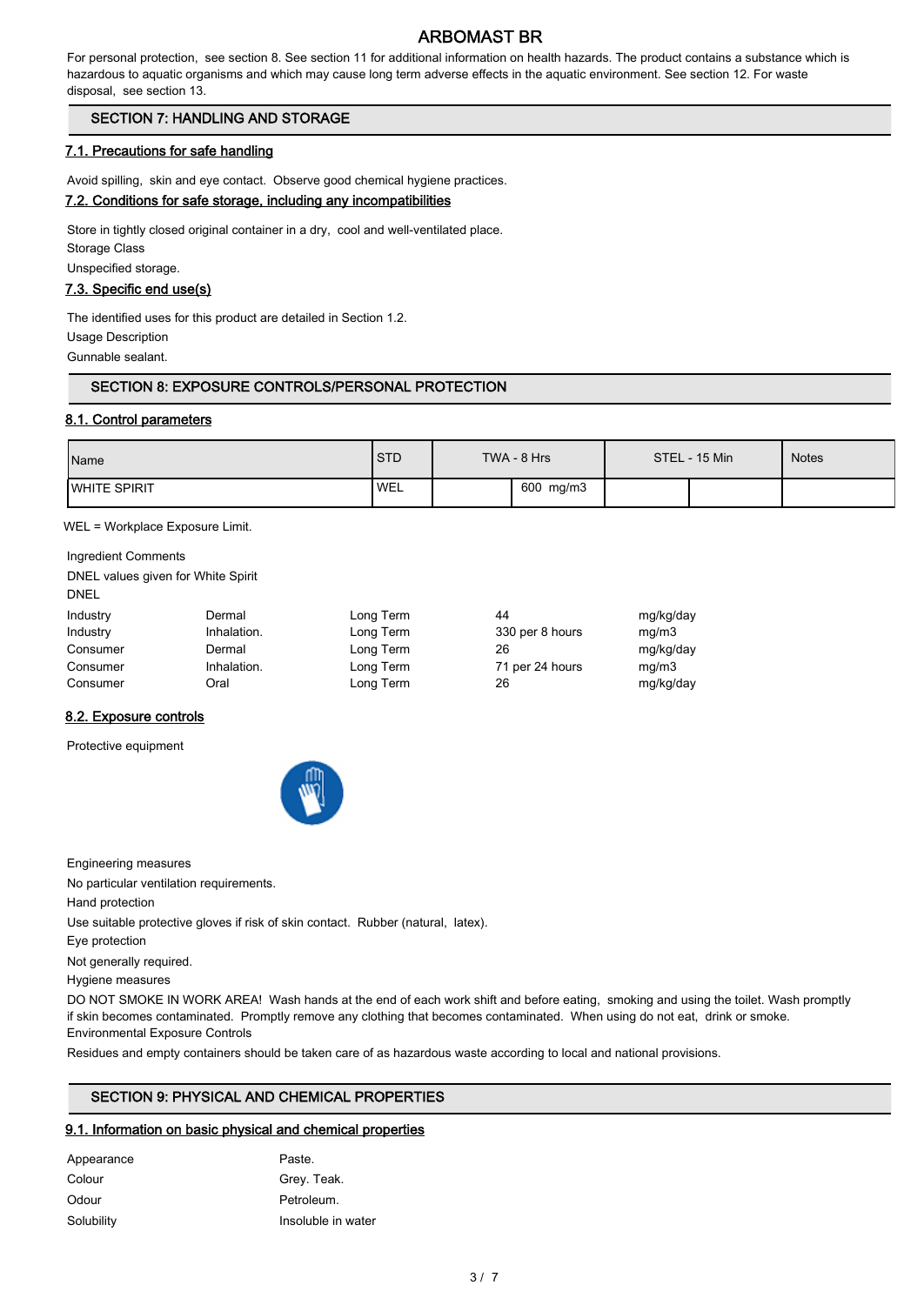Initial boiling point and boiling range Not applicable. Melting point (°C) Not applicable. Relative density 1.36 - 1.43 @ 20"C Vapour density (air=1) Not applicable. Vapour pressure Not applicable. Evaporation rate Not applicable. Evaporation Factor Not applicable. pH-Value, Conc. Solution Not applicable. pH-Value, Diluted Solution Not applicable. Viscosity 10, 000 - 12, 000 Ps @ 20"C Solubility Value (G/100G H2O@20°C) Not applicable. Odour Threshold, Lower Not applicable. Odour Threshold, Upper Not applicable. Flash point Not determined. Flammability Limit - Lower(%) 0.7 (White spirit) Flammability Limit - Upper(%) 7 (White spirit) Explosive properties Not applicable. Oxidising properties Not applicable. 9.2. Other information

None.

# SECTION 10: STABILITY AND REACTIVITY

# 10.1. Reactivity

No specific reactivity hazards associated with this product.

### 10.2. Chemical stability

Stable under normal temperature conditions and recommended use.

#### 10.3. Possibility of hazardous reactions

Not known. Hazardous Polymerisation Will not polymerise.

#### 10.4. Conditions to avoid

Avoid excessive heat for prolonged periods of time.

# 10.5. Incompatible materials

Materials To Avoid No specific, or groups of materials are likely to react to produce a hazardous situation.

# 10.6. Hazardous decomposition products

Thermal decomposition or combustion may liberate carbon oxides and other toxic gases or vapours.

#### SECTION 11: TOXICOLOGICAL INFORMATION

# 11.1. Information on toxicological effects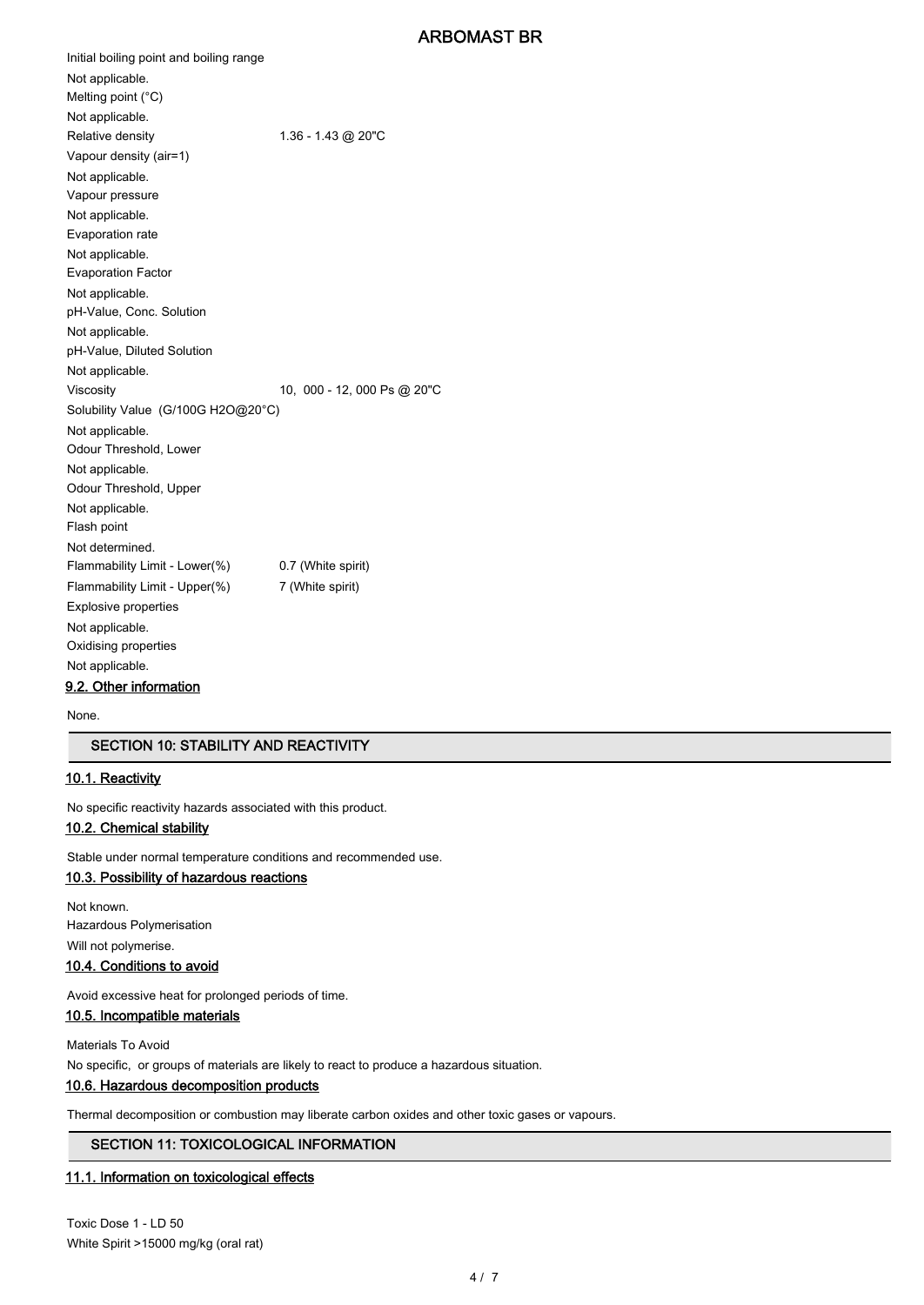Toxic Dose 2 - LD 50 White Spirit >3400 mg/kg (dermal rat) Toxic Conc. - LC 50 White Spirit >13100 mg/l/4h (inh-rat) Toxicological information The product has been assessed following the conventional method of the Dangerous Preparations Directive 1999/45/EC and classified for toxicological hazards accordingly.

Acute toxicity: Based on available data the classification criteria are not met.

Skin Corrosion/Irritation: Based on available data the classification criteria are not met.

Serious eye damage/irritation: Based on available data the classification criteria are not met.

Respiratory or skin sensitisation: Based on available data the classification criteria are not met.

Germ cell mutagenicity: Does not contain any substances known to be mutagenic.

Carcinogenicity: Does not contain any substances known to be carcinogenic.

Reproductive Toxicity: Does not contain any substances known to be toxic to reproduction.

Specific target organ toxicity - single exposure: Not classified as a specific target organ toxicant after a single exposure.

Specific target organ toxicity - repeated exposure: Not classified as a specific target organ toxicant after repeated exposure.

Aspiration hazard:

Not relevant, due to the form of the product.

Inhalation Not relevant at normal room temperatures. When heated, toxic vapours may be formed.

Ingestion No harmful effects expected in amounts likely to be ingested by accident.

Skin contact Skin irritation is not anticipated when used normally. Eye contact May cause temporary eye irritation. Will not injure eye tissue.

# SECTION 12: ECOLOGICAL INFORMATION

**Ecotoxicity** 

Dangerous for the environment: May cause long-term adverse effects in the aquatic environment.

# 12.1. Toxicity

Information relates to White Spirit. Acute Toxicity - Fish LC50 96 hours < 30 mg/l Onchorhynchus mykiss (Rainbow trout) Acute Toxicity - Aquatic Invertebrates EC50 48 hours < 22 mg/l Daphnia magna Acute Toxicity - Aquatic Plants EC50 72 hours < 10 mg/l Acute Toxicity - Microorganisms EC50 48 hours 43.98 mg/l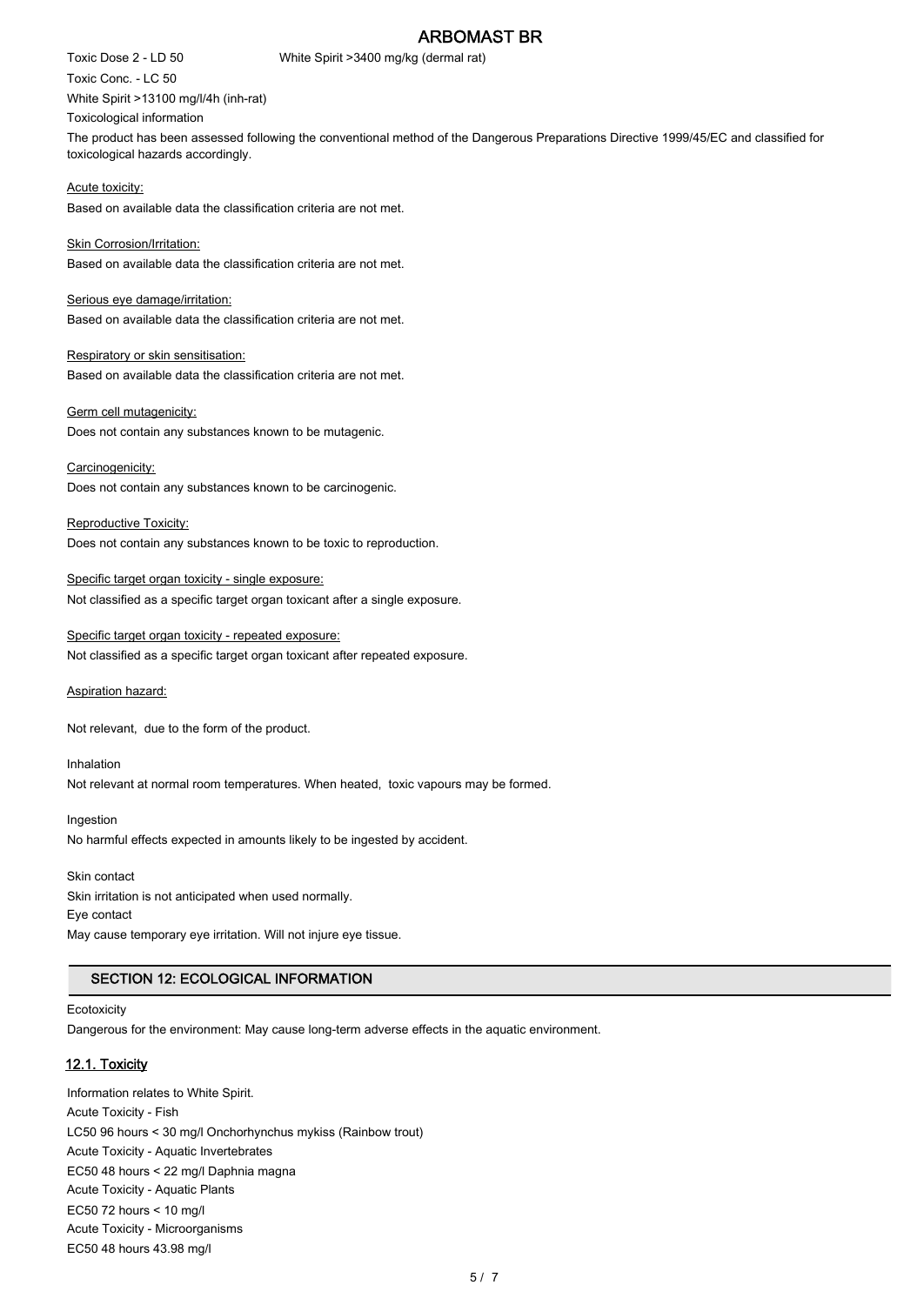# Chronic Toxicity - Aquatic Invertebrates NOEC 21 days 0.097 mg/l Daphnia magna

# 12.2. Persistence and degradability

**Degradability** There are no data on the degradability of this product.

# 12.3. Bioaccumulative potential

Bioaccumulative potential The product does not contain any substances expected to be bioaccumulating.

### 12.4. Mobility in soil

Mobility: The product is insoluble in water.

# 12.5. Results of PBT and vPvB assessment

This product does not contain any PBT or vPvB substances.

# 12.6. Other adverse effects

None known.

# SECTION 13: DISPOSAL CONSIDERATIONS

#### General information

Waste is classified as hazardous waste. Disposal to licensed waste disposal site in accordance with the local Waste Disposal Authority.

### 13.1. Waste treatment methods

Dispose of waste and residues in accordance with local authority requirements.

Waste Class

H14 - Ecotoxic

Recommended EWC Code 08 04 09\*

# SECTION 14: TRANSPORT INFORMATION

General The product is not covered by international regulation on the transport of dangerous goods (IMDG, IATA, ADR/RID).

# 14.1. UN number

No information required.

# 14.2. UN proper shipping name

No information required.

# 14.3. Transport hazard class(es)

No information required.

#### 14.4. Packing group

No information available.

# 14.5. Environmental hazards

# 14.6. Special precautions for user

No information required.

# 14.7. Transport in bulk according to Annex II of MARPOL73/78 and the IBC Code

No information required.

# SECTION 15: REGULATORY INFORMATION

# 15.1. Safety, health and environmental regulations/legislation specific for the substance or mixture

Uk Regulatory References Chemicals (Hazard Information & Packaging) Regulations.